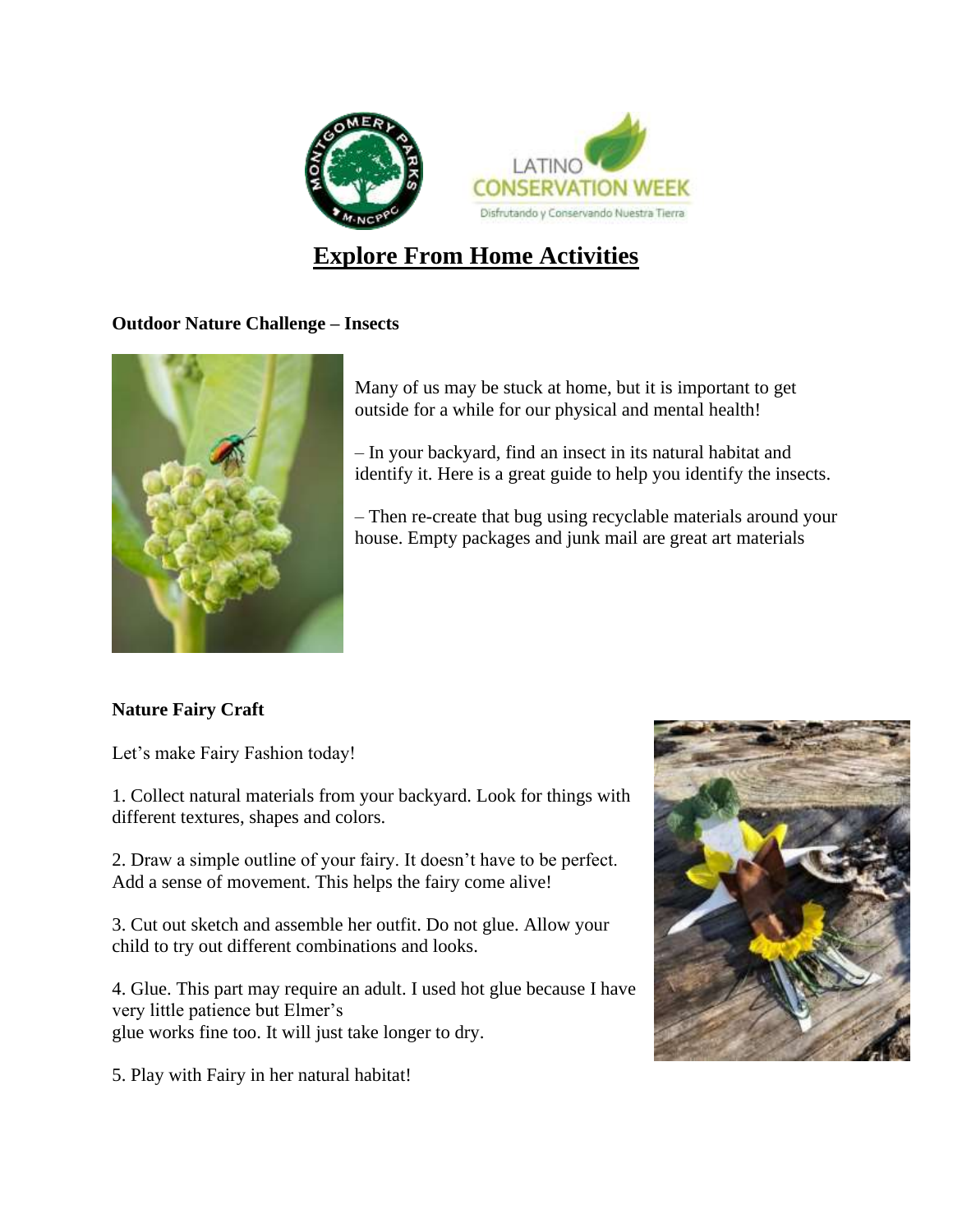#### **Let's Make a Suncatcher**



Is your recycling building up around the house? Let's turn it into some cheerful art today. You can turn those plastic bottles into beautiful suncatchers!

Step 1: Collect supplies: Plastic bottles, permanent or chalk markers, scissors and string.

Step 2: Color the bottles in any design you want.

Step 3: Cut off the bottom of the bottle, then cut the bottle into a spiral (be sure to stop before the top).

Step 4: Attach a string to the top and find a beautiful place in a window, deck or porch to hang your suncatcher.

#### **Nature Mindfulness**

Nature lives in our minds no matter where we are. Find a quiet place and sit or lie in a comfortable position.

- Set a timer for five minutes.
- Take a deep breath and close your eyes.

– Exhale out through your mouth. Take another deep breath and picture your favorite memory of being outside.

– Do you remember climbing a tree or a favorite camping trip? Stay with this memory until your timer goes off.

– Try to increase the meditation time daily.